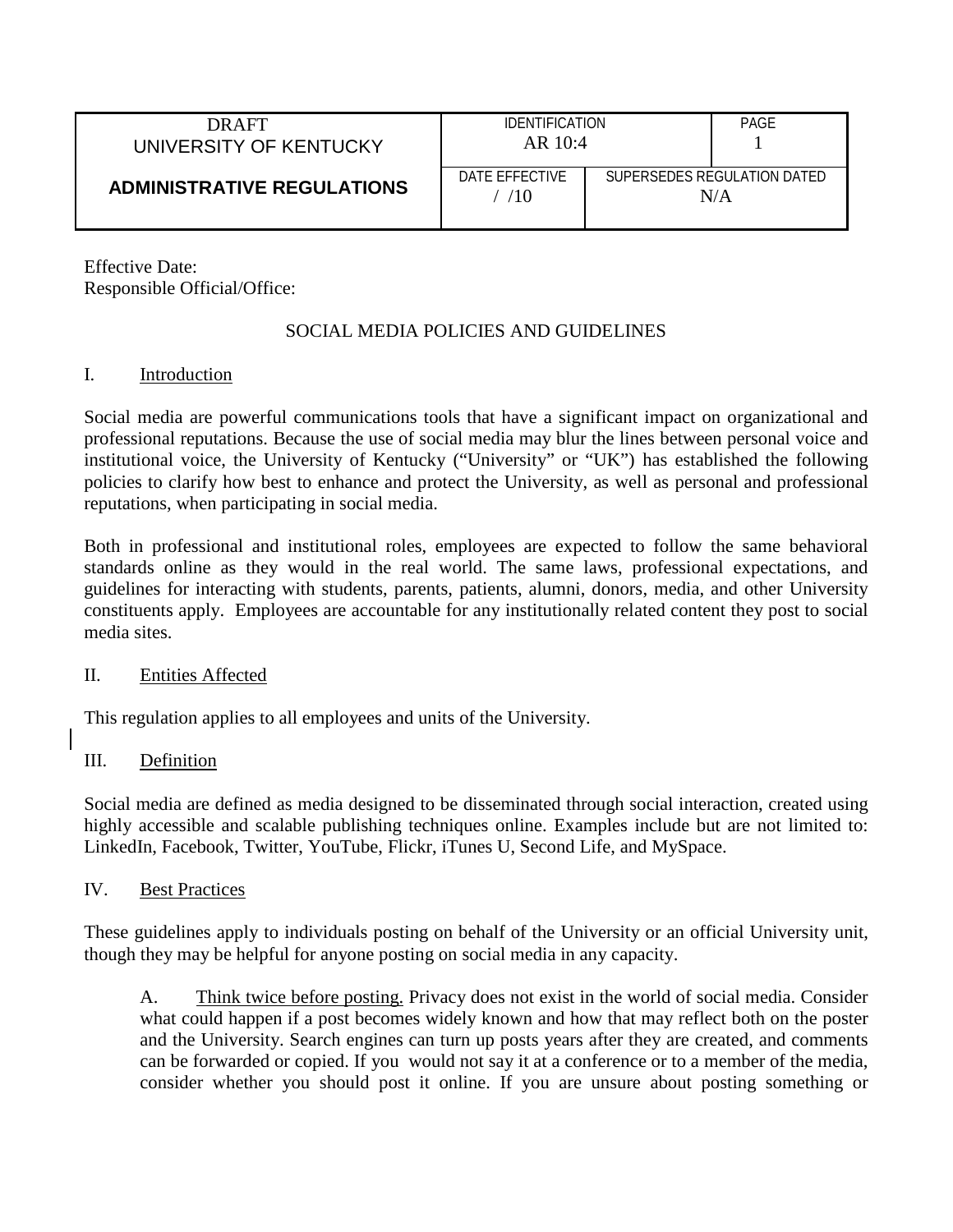responding to a comment, ask your supervisor for input or contact the Office of Public Relations and Marketing at (859) 257-6605.

B. Strive for accuracy. Check your facts before posting them on social media. Review content for grammatical and spelling errors. This is especially important if posting on behalf of the University in any capacity. (See Section IV: Institutional Social Media")

C. Be respectful. Understand that content contributed to a social media site could encourage comments or discussion of opposing ideas. Responses should be considered carefully in light of how they would reflect on the poster and/or the University and its institutional voice.

D. Be active. Social media presences require diligent care and attention. An effective social media site requires regular updates and fresh or engaging content.

E. Consider your audience and its potential reaction to your content. Be aware that a presence in the social media world is or easily can be made available to the public at large. This includes prospective students, current students, patients, current employers and colleagues, and peers. Consider this before publishing to ensure the post will not alienate, harm, or provoke any of these groups.

F. On personal sites, identify your views as your own. If you identify yourself as a UK faculty or staff employee online, it should be clear that the views expressed are not necessarily those of the institution.

# V. Policies for All Social Media Sites

A. Protect institutional confidential and proprietary information. Do not post confidential or proprietary information about the University, its students, employees, patients, or alumni (see GR I.D.2(b,c)). Employees must follow applicable federal requirements, including but not limited to: (Add Links)

• FERPA

• HIPAA

Employees who share confidential information do so at the risk of disciplinary action or termination.

B. Adhere to all applicable University regulations, policies, and procedures. Use Social Media in a manner that complies with University regulations, policies, and procedures, including but not limited to: (ADD LINKS and references)

- Governing Regulations
- Administrative Regulations
- Human Resource Policies and Procedures
- Ethical Principles and Code of Conduct;
- Policy Governing Access to and Use of University Information Technology Resources
- Policy on Discrimination and Harassment.
- **UK HealthCare Code of Ethics**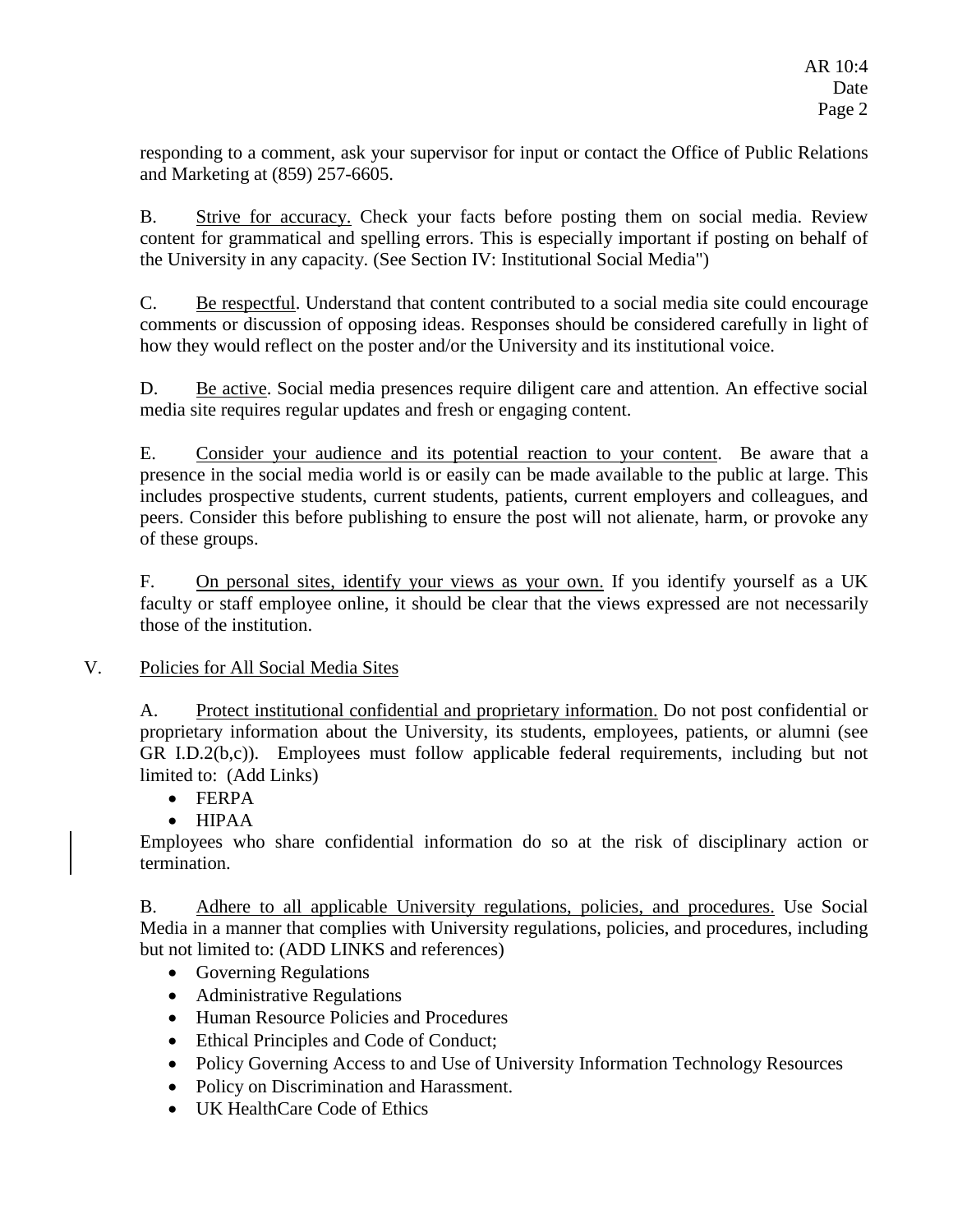AR 10:4 Date Page 3

- [Behavioral Standards in Patient Care](http://www.hosp.uky.edu/policies/viewpolicy.asp?PolicyManual=10&PolicyID=897)
- UK Hospital Policy on [Photography and video of patients and employees](http://www.hosp.uky.edu/policies/viewpolicy.asp?PolicyID=859)

C. Adhere to copyright and fair use law. When posting, be aware of the copyright and intellectual property rights of others and of the University. For guidance, consult the\_\_\_\_\_\_\_\_\_\_\_\_\_\_\_\_\_\_\_\_\_. Direct questions about fair use or copyrighted material to the state of the state of  $\sim$ 

D. Do not use University logos or trademarks without permission. Any use of UK logos, trademarks or other images must have prior approval. Do not use official logos, trademarks, or any other University images or iconography on personal social media sites. Do not use UK's name to promote a product, cause, or political party or candidate.

- UK Web Graphic Standards: <http://www.uky.edu/Graphics/WebGraphicStandards.pdf>
- Official UK Graphic Standards Manual:
	- <http://www.uky.edu/Graphics/GraphicStandards.pdf>

Questions should be directed to the Office of Public Relations and Marketing.

E. Do not announce University news. Do not be the first to announce University or departmental news on a social media site unless pre-approved by the Office of Public Relations. The Director of Public Relations is the official spokesperson for the University. (See AR 1:1).

F. Respect University time and property. University computers and time on the job are reserved for University-related business as approved by supervisors and in accordance with Governing Regulation I.D.2(d),University Resources (link) and Administrative Regulation 10:1, Policy Governing Access to and Use of University Information Technology Resources (link).

G. Be aware of terms of service. Comply with the Terms of Service of any social media platform used.

Note: Posting of University-related content to personal accounts on social media sites may also be subject to this policy.

VI: Institutional Social Media Policies

If you post on behalf of an official University unit, the following policies apply, in addition to all policies and best practices listed above:

A. Notify the University. Departments or University units that have a social media page or would like to start one should contact the Office of Public Relations and Marketing at (859) 257- 6605or e-mail \_\_\_?\_\_\_\_\_to ensure all institutional social media sites coordinate with other UK sites and their content. All institutional pages must have a full-time appointed employee who is identified as being responsible for content. Ideally, this should be the unit head of the department.